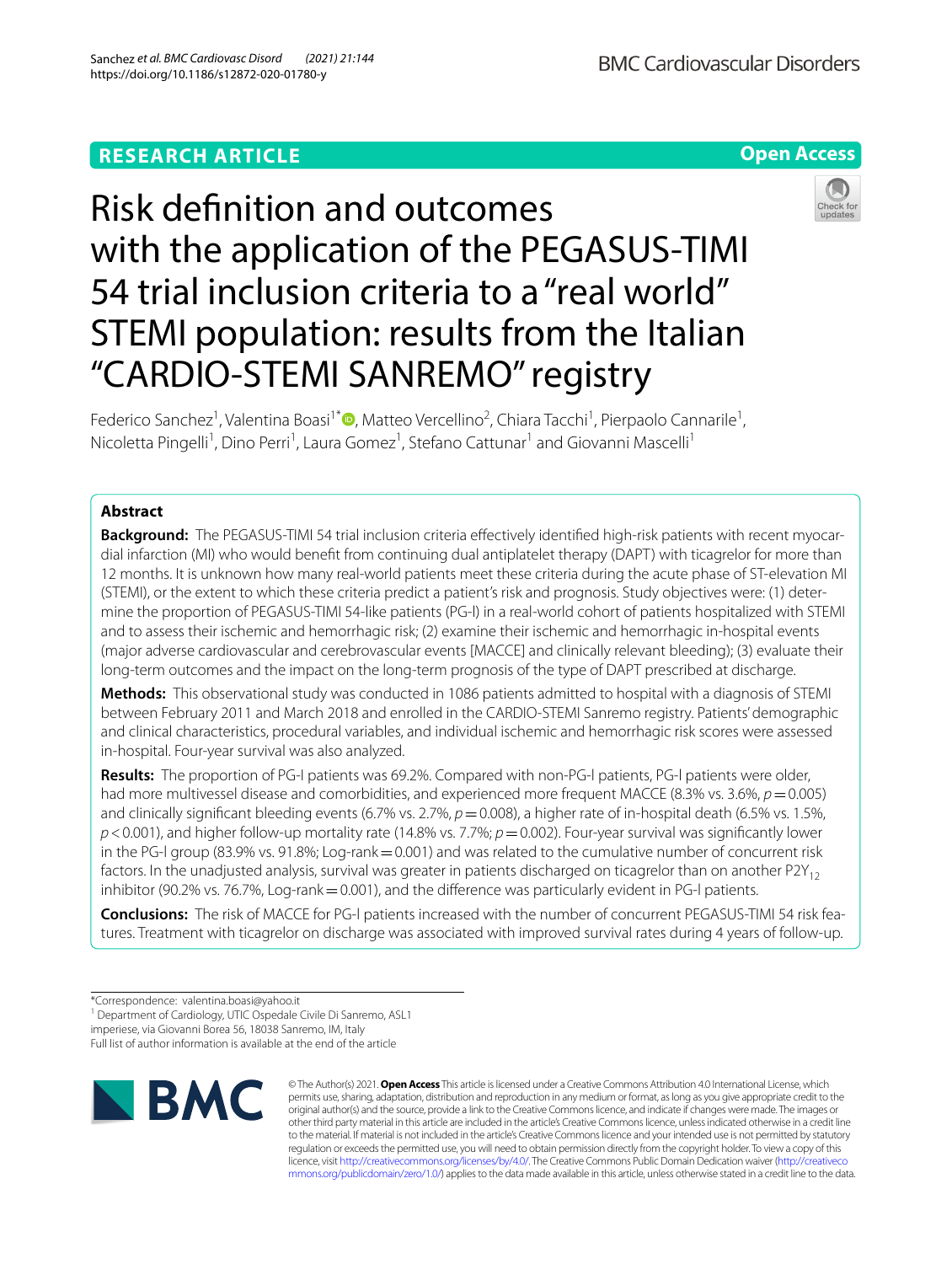**Keywords:** Bleeding risk, Dual antiplatelet therapy, Ischemic risk, STEMI outcome, STEMI registry, Ticagrelor

# **Background**

In Western Europe, 32.8% of patients hospitalized for acute coronary syndrome (ACS) have ST-segment elevation myocardial infarction (STEMI) [\[1](#page-7-0)]. According to current guidelines, STEMI patients should receive dual antiplatelet therapy (DAPT) with aspirin (ASA) and a  $P2Y_{12}$  inhibitor (with ticagrelor or prasugrel preferred over clopidogrel) for at least 12 months, regardless of whether or not patients underwent percutaneous coronary intervention (PCI) [\[2](#page-7-1), [3\]](#page-7-2). DAPT prevents the recurrence of ischemic events such as myocardial infarction (MI), stroke, or death from cardiovascular (CV) causes unrelated to the treated coronary lesion, which may occur beyond 1 year after coronary stenting [[4](#page-7-3), [5\]](#page-7-4). However, the clinical beneft of continued treatment with  $P2Y_{12}$  inhibitors is tempered by a higher risk of bleeding [[4,](#page-7-3) [6](#page-7-5)], which is correlated with treatment duration  $[7-14]$  $[7-14]$ . The clinical trials ARCTIC-Interruption [[15](#page-7-8)], DAPT [[4\]](#page-7-3), DES-LATE [[16](#page-7-9)], OPTIDUAL [[17\]](#page-7-10), and meta-analyses [[18](#page-7-11), [19](#page-7-12)], showed that the beneft of reduced ischemic events associated with prolonging DAPT beyond 12 months was counterbalanced by an increase in bleeding risk, although study populations were heterogeneous, so no defnitive conclusion about the optimal duration of DAPT could be reached. While it has been proposed that this risk could be mitigated in patients with high bleeding risk by a shorter DAPT duration of at least 6 months [\[3](#page-7-2), [20–](#page-7-13)[22\]](#page-7-14), evidence from the PEGASUS-TIMI 54 (Prevention of Cardiovascular Events in Patients with Prior Heart Attack Using Ticagrelor Compared to Placebo on a Background of Aspirin) trial suggested a beneft with prolonged DAPT in patients with high ischemic risk and prior MI [\[7](#page-7-6)].

The PEGASUS-TIMI 54 study evaluated the use of DAPT beyond 12 months in 21,162 patients who had had an MI 1 to 3 years prior to enrolment and had a high ischemic risk  $[23]$  $[23]$ . The study inclusion criteria also required patients to be  $\geq$  50 years of age and to have  $\geq$  1 of the following additional risk factors: age  $\geq 65$  years, diabetes mellitus, recurrent MI, multivessel coronary artery disease (CAD) or impaired renal function (cre-atinine clearance < 60 mL/min) [\[23\]](#page-7-15). Patients received ASA 75–150 mg/day and add-on ticagrelor 60 or 90 mg twice daily or placebo, and were followed for a median of 33 months [[24\]](#page-7-16). Compared with placebo, ticagrelor was associated with a reduced risk of CV death, MI, or stroke over 3 years and a neutral efect on overall mortality  $[24]$ . The two ticagrelor doses were associated with an increased risk of Thrombolysis in Myocardial Infarction (TIMI) major bleeding compared with placebo but the risk of fatal bleeding or intracranial hemorrhage did not difer between ticagrelor and placebo  $[24]$  $[24]$  $[24]$ . The benefit of ticagrelor was consistent across the major clinical subgroups of the PEGASUS-TIMI 54 population, 53.4% of whom had experienced a STEMI [[24](#page-7-16)].

Based on the favorable beneft-risk profle, long-term ticagrelor may represent an attractive option, although the benefts seen in the PEGASUS-TIMI 54 trial may not extend to patients at low risk of ischemic events [[25](#page-7-17), [26](#page-7-18)] or to patients with a high risk of bleeding, since patients with recent bleeding or requiring oral anticoagulation were excluded from the study  $[25-27]$  $[25-27]$  $[25-27]$ . The 2017 guidelines of the European Society of Cardiology (ESC) recommend that physicians consider extending DAPT with ticagrelor 60 mg twice daily+ASA beyond 1 year in patients who have tolerated DAPT for 12 months without bleeding, and using clopidogrel or prasugrel as an alternative choice if ticagrelor is not feasible or tolerated [[2](#page-7-1), [3\]](#page-7-2).

The PEGASUS inclusion criteria may help clinicians to promptly identify patients at high ischemic risk [[24\]](#page-7-16), because the number of risk factors present in an individual patient is closely related to the risk of a major adverse cardiac event during follow up [\[28](#page-7-20)]. Our hypothesis is that the inclusion criteria in the PEGASUS-TIMI 54 trial could be a useful tool for the identifcation of high-risk patients, defned as PEGASUS-like (PG-l) patients, immediately after STEMI and for prognosis estimation and therapeutic decision-making. The use of such a tool, to the best of our knowledge, has never been tested.

The aim of the study was  $(1)$  to evaluate the proportion of STEMI patients enrolled in the Italian CARDIO-STEMI Sanremo registry who met the PEGASUS-TIMI 54 trial inclusion criteria (PG-l patients) during hospitalization; (2) to evaluate the ischemic risk (using the GRACE score [\[29\]](#page-7-21)) and the hemorrhagic risk (using the PRECISE-DAPT [[21](#page-7-22)] and CRUSADE [\[30](#page-7-23)] scores) of these patients and the incidence of hospital events (death, major adverse CV or cerebrovascular event [MACCE], any clinically signifcant bleeding based on Bleeding Academic Research Consortium (BARC) type  $\geq$  2); and (3) to evaluate the overall long-term survival in PG-l and non-PG-l patients and the impact of the type of DAPT on the long-term prognosis in these groups.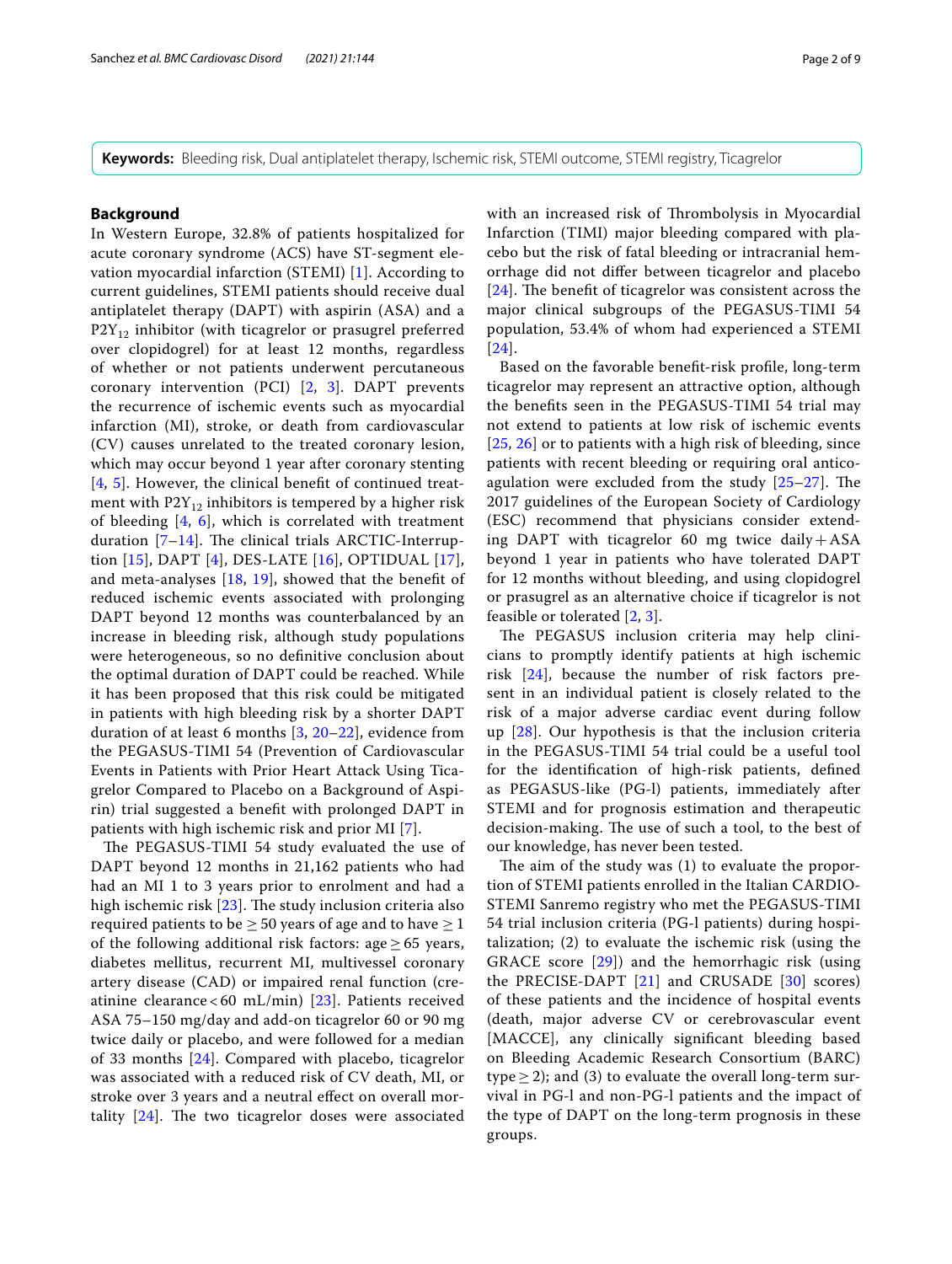# **Methods**

This study used data from the CARDIO-STEMI Sanremo registry, a single-center, observational study that was conducted at the Sanremo Hospital (Italy) according to national and international guidelines. The protocol was compliant with ethical standards and privacy rule requirements for research and approved by the local ethics committee (Comitato Etico Regione Liguria based at the IRCCS San Martino of Genoa; resolution number 039REG2016). Each patient in the registry provided written informed consent for participation, including consent to be contacted for follow-up information and for their data to be included in subsequent analyses.

All the consenting patients admitted to the hospital with a diagnosis of STEMI between February 2011 and March 2018 were enrolled; for every patient, demographic and clinical characteristics were recorded and individual ischemic risk factors (i.e. age, diabetes mellitus, a prior spontaneous MI, multivessel CAD, creatinine clearance < 60 mL/min) and hemorrhagic risk scores were assessed during hospitalization; TIMI flow grade (before and after PCI), the rate of in-hospital MACCE, ST segment resolution, bleeding, and survival were also collected. MACCE were defned according the PLATO trial criteria [[11\]](#page-7-24); MI was defned according to the fourth universal definition of MI  $[31]$ ; bleeding was assessed following the standardized defnition provided by Mehran et al*.* [\[32\]](#page-7-26). Hemorrhagic risk factors were assessed using the CRUSADE [[30\]](#page-7-23) and PRE-CISE-DAPT [[21](#page-7-22)] scores; the GRACE risk score was used to assess ischemic risk  $[29]$  $[29]$ . The PRECISE DAPT score predicts the risk of bleeding in patients treated with DAPT; a PRECISE DAPT score above the recommended cut-off point  $(\geq 25)$  identifies patients who might benefit from DAPT for  $<$  12 months [[21\]](#page-7-22). Patients were treated according to the prevailing guidelines at the time of their enrolment, all of which advised continuation of DAPT for at least 1 year after discharge in patients who had undergone PCI. Follow-up was performed through a telephone interview with the patient or the patient's family physician, with the support of the local health registry.

Patients were categorized into two cohorts, depending on whether their demographic and clinical characteristics were consistent with the inclusion criteria for the PEGASUS-TIMI 54 study (age  $\geq$  50 years and  $\geq$  1 high-risk criterion). Patients who met these criteria were designated PEGASUS-like (PG-l) and all other patients were designated as non-PG-l patients. Comparisons were made between the characteristics treatment patterns, and outcomes in the two groups.

### **Statistical analyses**

The patients' baseline demographic and clinical characteristics were reported using relevant descriptive statistics (means $\pm$ standard deviation [SD], median and interquartile range [IQR], or percentage). Kolmogorov– Smirnov tests were used to assess the normal distribution of continuous variables; those with skewed distribution were compared using the Mann–Whitney U test. Categorical variables and continuous variables that were not normally distributed were compared using the  $\chi^2$  test and Kruskal–Wallis test, respectively. Medians across groups were compared using a Median test for two independent medians.

A stepwise block Cox multivariate analysis was used to identify predictors of long-term mortality, with age, diabetes, PCI,  $\geq$  50% ST resolution, renal function, ejection fraction and therapy at discharge included as candidate variables.

For all tests, a *p* value <0.05 was considered significant. Survival analyses were generated using the Kaplan–Meier method and compared with the log-rank test. Statistical analyses were undertaken using SPSS version 22.0 (SPSS Inc., Chicago, IL, USA).

# **Results**

The demographic and baseline data for the 1086 patients (73.5% males) enrolled in the CARDIO-STEMI Sanremo registry are shown in Table [1.](#page-3-0) Median age (range) of patients was 66 (56–77) years, with 90.3% of the patients aged  $\geq$  50 years and 55.3% aged  $\geq$  65 years. Overall, 17.4% of patients had diabetes, 9.8% had previous MI, 40.5% had multivessel CAD, and 28.3% had impaired renal function. Only 5% of patients had experienced a previous hemorrhage.

The PEGASUS-TIMI 54 inclusion criteria (age  $\geq$  50 years and  $\geq$  1 high-risk criterion) were met by 751  $(69.2%)$  patients (PG-l patients). The demographic and baseline data in the PG-l population and the non-PG-l population are shown in Table [2.](#page-3-1) The PG-l population was older than the non-PG-l group, with 74.2% of PG-l patients being  $\geq 65$  years old and 41.1% being  $\geq 75$  years old  $(p<0.001)$ . Hypertension was more prevalent among PG-l patients (61.9% vs. 41.8%,  $p < 0.001$ ), while no signifcant diference was found between the two groups for dyslipidemia. Non-PG-l patients were twice as likely to be smokers and to have a family history of CAD compared with PG-l patents, who included a higher proportion of patients with impaired renal function (38.2% vs. 6.6%; *p*<0.001) and multivessel CAD (52.3% vs. 14.0%;  $p < 0.001$ ).

The GRACE and CRUSADE scores were significantly higher in the PG-l than the non-PG-l cohort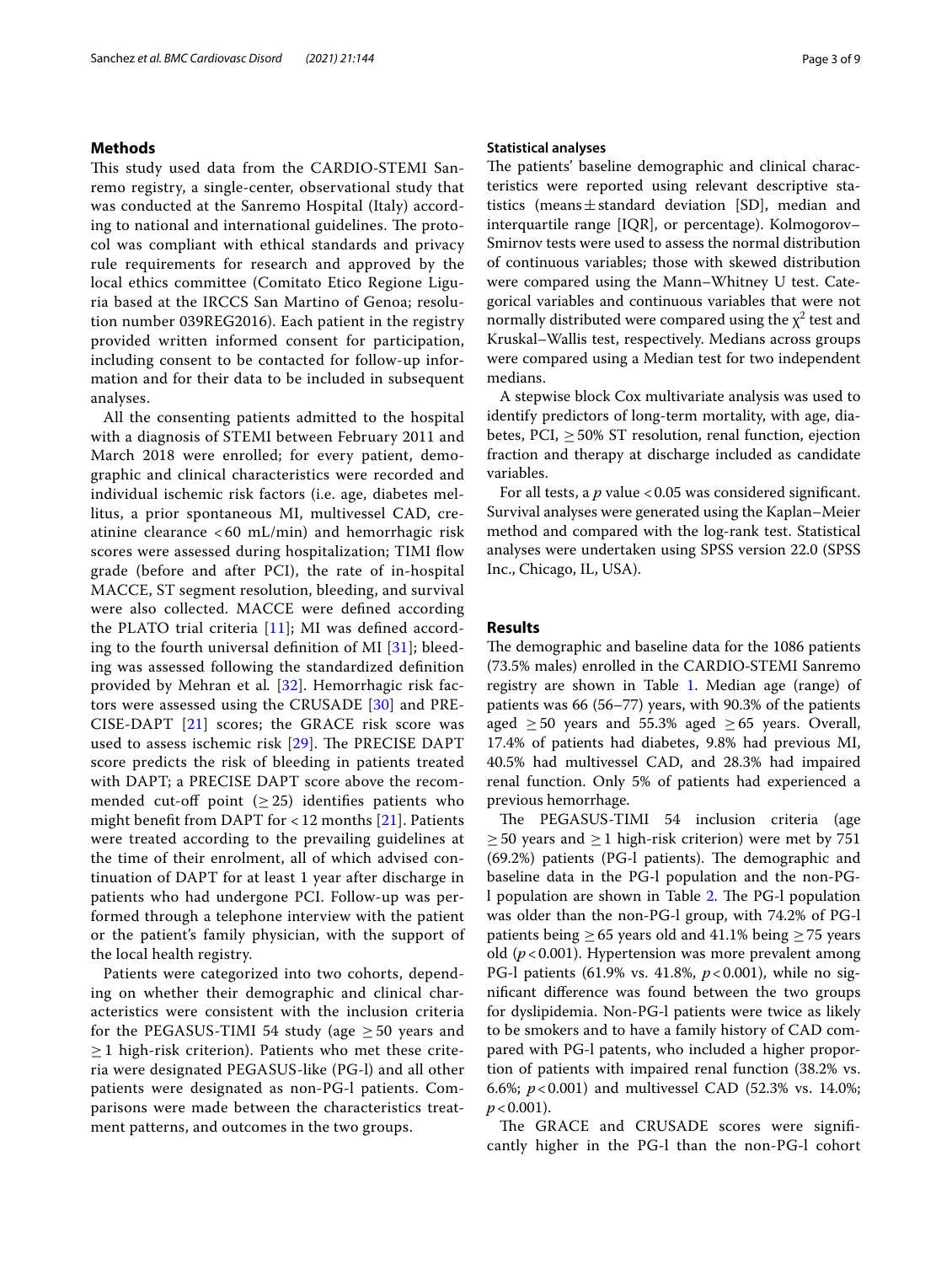# <span id="page-3-0"></span>**Table 1** Baseline and demographic data for STEMI patients

|                                     | <b>STEMI</b><br>patients<br>$(n = 1086)$ |
|-------------------------------------|------------------------------------------|
| Median (IQR) age, years             | $67(56 - 77)$                            |
| Age categories                      |                                          |
| $\geq$ 50 years                     | 981 (90.3)                               |
| $\geq$ 65 years                     | 601 (55.3)                               |
| $\geq$ 75 years                     | 335 (30.8)                               |
| $\geq$ 85 years                     | 81(7.5)                                  |
| Sex (male)                          | 798 (73.5)                               |
| Median (IQR) BMI, kg/m <sup>2</sup> | $26(24-29)$                              |
| Diabetes mellitus                   | 189 (17.4)                               |
| GFR < 60 mL/min/1.73m <sup>2</sup>  | 301 (28.3)                               |
| Multivessel CAD                     | 440 (40.5)                               |
| Previous AMI                        | 106 (9.8)                                |
| Previous bleeding                   | 54(5.0)                                  |
| Previous neoplasia                  | 146 (13.5)                               |
| TIA                                 | 27(2.5)                                  |
| Stroke                              | 37(3.4)                                  |
| Hypertension                        | 605 (55.7)                               |
| Dyslipidemia                        | 379 (34.9)                               |
| Smokers                             | 436 (40.1)                               |
| <b>Fx-smokers</b>                   | 234 (21.5)                               |
| Family history of CAD               | 237 (21.8)                               |

Data are expressed as n (%) unless otherwise stated

*AMI* acute myocardial infarction, *BMI* body mass index, *CAD* coronary artery disease, *GFR* glomerular fltration rate, *IQR* interquartile range, *STEMI* ST-elevation myocardial infarction, *TIA* transient ischemic attack

(114 [95–132] vs. 77 [63–90], *p* < 0.001, and 28.5 [19– 39] vs. 16 [[9–](#page-7-27)[23\]](#page-7-15), *p* < 0.001, respectively). In our study, the fraction of patients at high bleeding risk (PRECISE DAPT score  $> 25$ ) was also significantly higher in the PG-l group (41.7% vs. 33.2%, *p*=0.018).

No signifcant between-group diferences were seen for the proportion of patients treated with PCI (90.4% vs. 91.9%,  $p=0.44$ ) or with  $\geq 50\%$  ST resolution, achieved by 81.3% of the PG-l population versus 81.9% of non-PG-l patients ( $p=0.86$ ). The frequency of thromboaspiration and the use of radial access were similar between groups (37% vs. 33%, *p*=0.40 and 65.8% vs. 60.1,  $p = 0.12$ , respectively). Similarly, no signifcant diferences were reported between the PG-l and non-PG-l groups in the proportion of patients presenting with spontaneous reperfusion (initial TIMI flow of ≥ 2 in 41.8% vs. 38.0%,  $p = 0.29$ ) and achieving reperfusion after angioplasty (a final TIMI flow of  $\geq$  2 in 94.3% vs. 95.0%,  $p = 0.76$ ). The left ventricular ejection fraction during hospitalization was lower in PG-l than non-PG-l patients (median [range] 45% [40–55] vs. 50% [45–55], *p* < 0.001).

<span id="page-3-1"></span>**Table 2** Baseline and demographic data for non-PG-l vs. PG-l patients

|                                           | Non-PG-I patients<br>$(n = 335)$ | PG-I patients<br>$(n = 751)$ | $P$ value |
|-------------------------------------------|----------------------------------|------------------------------|-----------|
| Median (IQR) age, years                   | 54 (49-59)                       | 71 (63-79)                   | < 0.001   |
| Age $\geq$ 65 years                       | 44 (13.1)                        | 557 (74.2)                   | < 0.001   |
| Age $\geq$ 75 years                       | 26(7.8)                          | 309 (41.1)                   | < 0.001   |
| Sex (male)                                | 227 (82.7)                       | 521 (69.4)                   | < 0.001   |
| Median (IQR) BMI, kg/m <sup>2</sup>       | $27(24-29)$                      | $26(24-29)$                  | 0.008     |
| Diabetes mellitus                         | 21(6.3)                          | 168 (22.4)                   | < 0.001   |
| $GFR < 60$ ml /<br>min/1.73m <sup>2</sup> | 22(6.6)                          | 279 (38.2)                   | < 0.001   |
| Multivessel CAD                           | 47 (14.0)                        | 393 (52.3)                   | < 0.001   |
| Previous bleeding                         | 54 (16.2)                        | $\Omega$                     | < 0.001   |
| Previous AMI                              | 16(4.8)                          | 90 (12.0)                    | < 0.001   |
| Previous neoplasia                        | 29 (8.7)                         | 117(15.6)                    | 0.002     |
| TIA                                       | 6(1.8)                           | 21(2.8)                      | 0.326     |
| Hypertension                              | 140 (41.8)                       | 465 (61.9)                   | < 0.001   |
| Dyslipidemia                              | 109 (32.5)                       | 270 (36.0)                   | 0.276     |
| Smokers                                   | 202 (60.3)                       | 234 (31.2)                   | < 0.001   |
| <b>Fx-smokers</b>                         | 42 (12.5)                        | 192 (25.6)                   | < 0.001   |
| Family history of CAD                     | 112 (33.4)                       | 125 (16.6)                   | < 0.001   |

Data are expressed as n (%) unless otherwise stated

*AMI* acute myocardial infarction, *BMI* body mass index, *CAD* coronary artery disease, *GFR* glomerular fltration rate, *IQR* interquartile range, *PG-l* PEGASUS-TIMI 54-like patients, *TIA* transient ischemic attack

In keeping with the high-risk profle of the PG-l cohort (older age, high prevalence of multivessel CAD, higher GRACE and CRUSADE scores, and lower ejection fraction), adverse outcomes during hospitalization were signifcantly more common in the PG-l group than the non-PG-l group, including BARC≥2 bleeding (6.7% vs. 2.7%,  $p = 0.008$ ) and MACCE, defined as in-hospital allcause death, AMI, stent thrombosis or acute ischemic stroke and cerebrovascular events (8.3% vs. 3.6%,  $p=0.005$ , respectively). Similarly, PG-l patients had a longer hospital stay (median [range] 5 [[4](#page-7-3)[–7](#page-7-6)] days vs. 4 [\[4](#page-7-3),  $5$ ] days,  $p < 0.001$ ), and a nearly fivefold higher rate of inhospital death (6.5% vs. 1.5%, *p*<0.001).

The median (range) long-term follow-up for STEMI patients was 1142 (577–1810) days, and mean $\pm$ SD follow-up was  $1207 \pm 697$  days. The Kaplan–Meier estimated 4-year survival rate was signifcantly lower among PG-l than non-PG-l patients (83.9% vs. 91.8%; Log-rank  $= 0.001$  $= 0.001$ ; Fig. 1). The 4-year survival was also dependent on the number of PEGASUS-TIMI 54 high risk criteria that were present (Log-rank=0.001), with survival decreasing as the number of concomitant risk criteria increased (Fig. [2](#page-4-1)).

Unless contraindicated, all patients were treated with a  $P2Y_{12}$  inhibitor (prasugrel, ticagrelor, or clopidogrel) on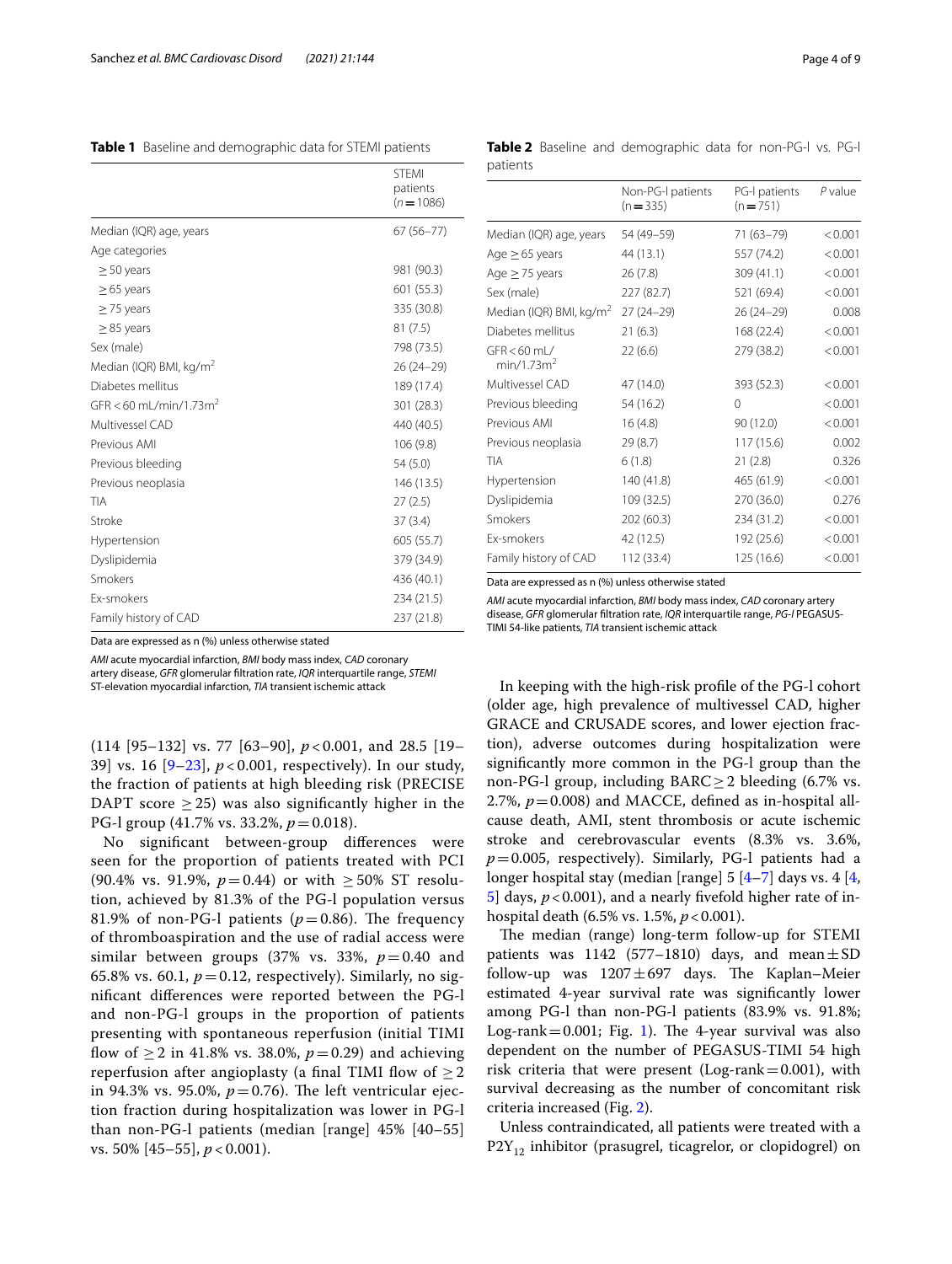

<span id="page-4-0"></span>

<span id="page-4-1"></span>a background of ASA (DAPT). The majority of patients were discharged on ticagrelor (52.7%), followed by clopidogrel  $(28.9%)$  and prasugrel  $(12.3%)$ . The discharge therapy with clopidogrel and prasugrel varied signifcantly with age  $(p=0.001)$ , with clopidogrel prescribed more frequently for older than younger patients, and prasugrel prescribed more often for younger patients. However, the proportion of patients receiving ticagrelor varied little between age groups. No statistically signifcant diferences were noted in sex, age, frequency of in-hospital bleeding (BARC≥2) or the proportion of patients with  $\geq$  50% ST resolution between those treated with ticagrelor and those who received clopidogrel or prasugrel. However, patients who received ticagrelor versus another  $P2Y_{12}$  inhibitor were more often treated with PCI (97.6% vs. 85.9%;  $p < 0.001$ ) and had a lower followup mortality (unadjusted rate 8.10% vs. 19.0%, *p*<0.001).

In the PG-l group, ticagrelor at discharge was associated with signifcantly lower mortality during follow-up compared with another  $P2Y_{12}$  inhibitor at discharge, with a 4-year survival probability of 90.2% versus 76.7% (Logrank  $p=0.001$ ), as shown in the Kaplan–Meier analysis shown in Fig. [3](#page-5-0)a. There was no statistically significant diference in mortality between ticagrelor and no ticagrelor at discharge among patients in the non-PG-l group (Fig.  $3b$ ;  $p = 0.158$ ).

In the stepwise Cox multivariate analysis, ticagrelor therapy at discharge was found to be the only independent predictor of follow-up mortality (Relative Risk [RR] 0.62, 95% Confdence Interval [CI]: 0.39–0.98, *p*=0.04), and only in the PG-l group, but not in non-PG-l patients (RR 0.70, 95% CI: 0.20–2.40, *p*=0.57). Although ticagrelor was associated with reduced mortality in the PG-l group vs. the non-PG-l group, the diference was not statistically signifcant (p for heterogeneity is 0.86); the lack of a signifcant efect on mortality in the non-PG-l group may be due to the small number of events/wide confdence intervals.

# **Discussion**

Nearly 70% of the patients admitted to hospital for STEMI met the PEGASUS-TIMI 54 trial inclusion criteria. When compared with non-PG-l patients, PG-l patients were at increased risk of in-hospital and longterm mortality; they were older, with lower ejection fraction, more complex CAD, and in some cases had one or more comorbid conditions. The GRACE score was signifcantly higher in the PG-l cohort, who experienced a longer hospital stay and an almost fve times higher rate of in-hospital death. The 4-year survival of the PG-l population was signifcantly lower and positively related to the number of associated PEGASUS-TIMI 54 high risk factors: the higher the number of concurrent risk factors, the higher the mortality. This is consistent with previous research by Parodi et al. in similar analyses of patients with ACS and PCI followed for up to 3 years  $[28]$  $[28]$  $[28]$ . We can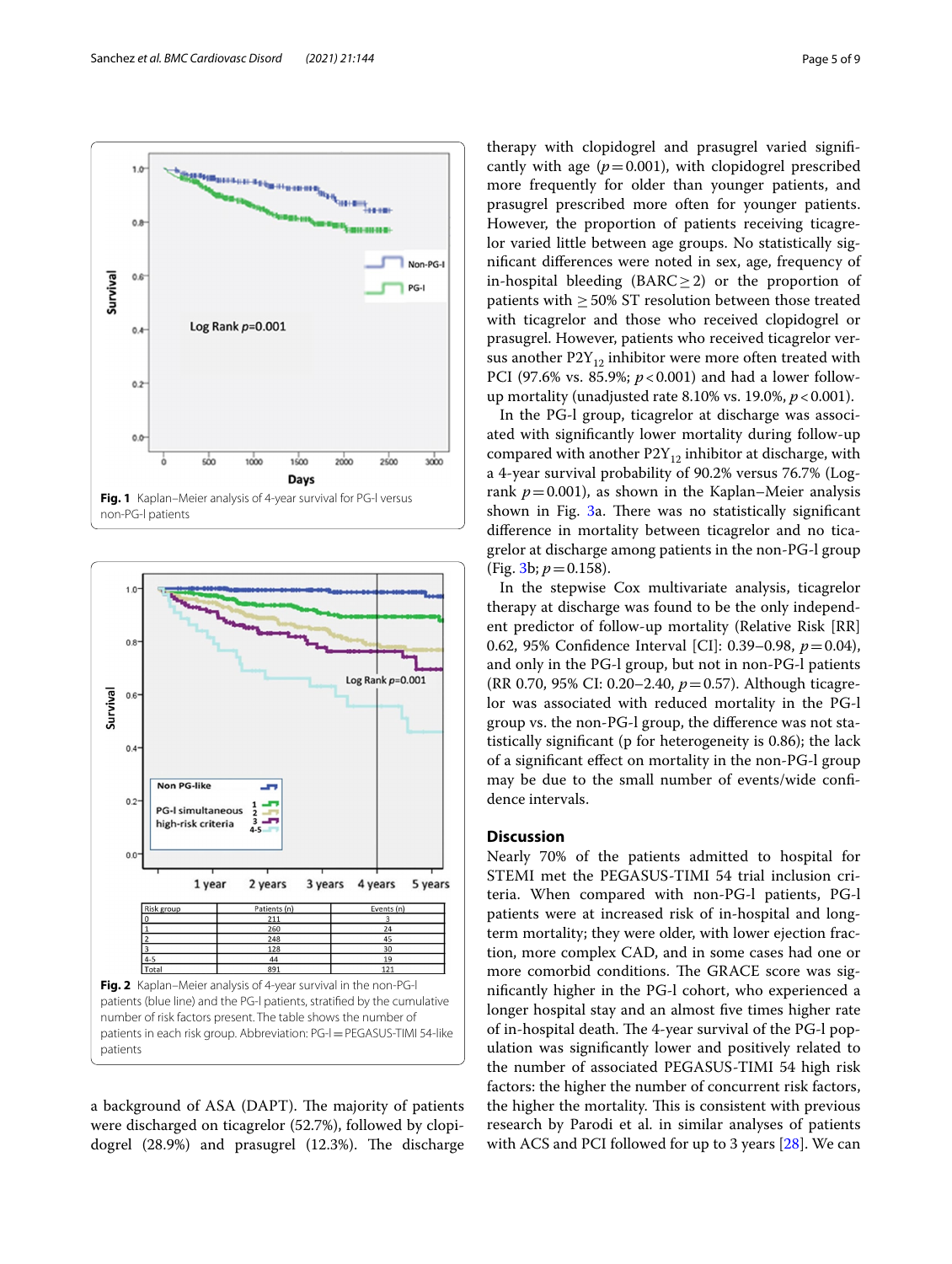

<span id="page-5-0"></span>hypothesize that a simple association of risk factors, or their inclusion within more complex scores, could adequately identify patients with a more favorable net clinical benefit from prolonged DAPT. This could translate into a new simple bedside risk-assessment tool based on the PEGASUS-TIMI 54 criteria for the risk stratifcation of patients with acute MI at index hospitalization.

By adopting the PEGASUS-TIMI 54 criteria we have also been able to identify a population of patients with a high risk of bleeding: the PG-l cohort had a signifcantly higher CRUSADE score, signifcantly more patients with a PRECISE-DAPT score >25, and a signifcantly greater incidence of in-hospital BARC  $\geq$  2 bleeding compared with the non-PG-l cohort. While the risk of bleeding was increased in the PG-I cohort, it is worth bearing in mind that interpreting this risk must be balanced against the level of ischemic risk. As shown in the PRECLUDE study [[33\]](#page-7-28), prior bleeding is the best predictor of bleeding, so if prior major bleeding is excluded, patients with ischemic risk factors are more likely to have a new ischemic event than bleeding. This suggests that, while our PG-I cohort might have had an increased risk of bleeding, their risk of ischemic occurrence may be greater. The trade-of between ischemic beneft and bleeding risk is of paramount importance for cardiologists who need to assess therapies and manage patients, and the higher bleeding risk associated with DAPT is often outweighed by the benefts of a reduced risk of ischemic events. Considering that bleeding and ischemic risks are often strongly correlated, risk scores enable the stratifcation of patients and may facilitate tailored decision-making on the type and duration of DAPT [\[34,](#page-7-29) [35\]](#page-7-30). Current ESC recommendations for long-term secondary prevention with DAPT acknowledge this delicate balance of risk, and recommend DAPT for patients at high or moderately increased ischemic risk without high bleeding risk [[36](#page-7-31)].

Among patients discharged on DAPT, prasugrel was preferentially used in younger patients whereas treatment with clopidogrel was more frequent among elderly patients. In contrast, the proportion of patients discharged on ticagrelor did not difer with respect to age, showing that, in the real-life clinical practice of this hospital setting, physicians consider ticagrelor a safe therapeutic option. Indeed, the PLATO study had already shown better follow-up survival for patients treated with ticagrelor versus clopidogrel [\[11](#page-7-24)]; a similar beneft in a real-world STEMI population had also been highlighted by our study group [\[37](#page-7-32)].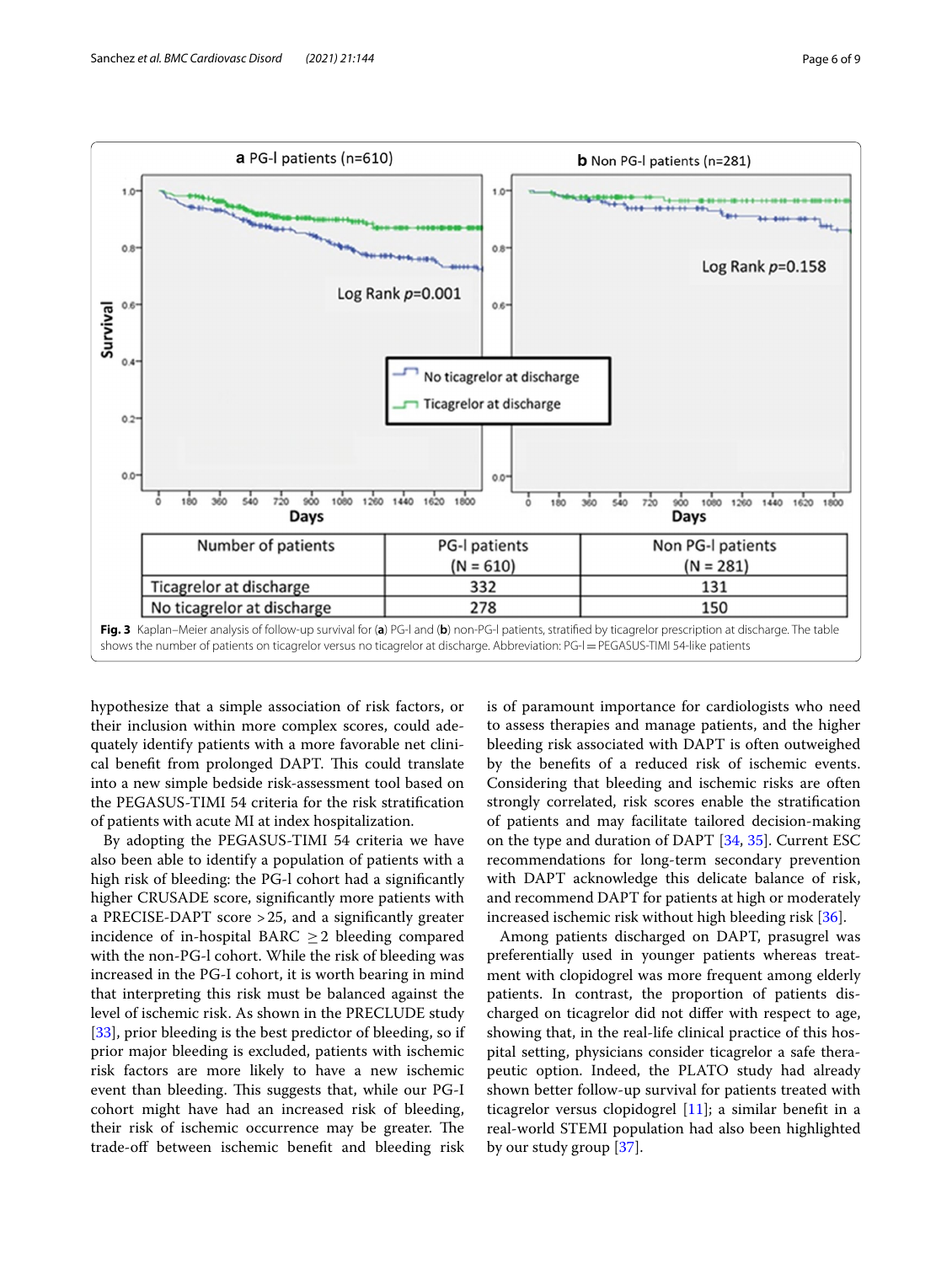Finally, although results show that ticagrelor was associated with lower mortality rates for the next 12 months compared with other antiplatelet agents, the diference was statistically signifcant only for PG-l patients (unadjusted analysis). A possible explanation for this is the small number of patients in the non-PG-l group, limiting the power of that analysis. For PG-l patients, the beneft of therapy with ticagrelor 90 mg twice daily persisted for the frst 12 months, was sustained over time and was appreciable also at long term follow-up.

From a practical point of view, the better survival among patients receiving ticagrelor could be explained as an extended clinical beneft of ticagrelor in the long term, compared with other antiplatelet agents, which might be due to the decrease in the risk of thrombotic events, without a concomitant increase in the risk of major bleeding, consistent with the fndings from the PLATO study and from the sub-study in the STEMI population [[11,](#page-7-24) [38](#page-8-0)].

## **Study limitations**

This is a real-life study performed on data independently gathered from more than 1000 patients enrolled in a single-center, observational study, with an average 4-year follow-up, and is afected by the inherent limitations of a non-randomized prospective study. No MACCE or bleeding events were recorded after the hospital phase. This limitation may have affected the recording of any favorable efect on the rate of MACCE occurring only after 30 days [\[24](#page-7-16)]. However, this is a frequent limitation of hospital registry data. Our study did collect longterm mortality data, which can be considered as a surrogate measure of post-discharge complications including MACCE and bleeding. Another limitation of this study is the lack of data collection on hemorrhagic events during the frst 12 months of follow-up; therefore, we could not establish the proportion of patients eligible for prolonged use of DAPT beyond 12 months. Nor did we collect data on use of DAPT beyond 12 months. A history of bleeding was an exclusion criterion for the PEGASUS-TIMI 54 trial. This study lacks the statistical power to show a reduction in mortality for non-PG-l patients over the 4-year follow-up. Finally, the potential for confounding by measured or unmeasured variables cannot be ruled out.

# **Conclusions**

Nearly 70% of the patients enrolled in the CARDIO-STEMI Sanremo registry match the PEGASUS-TIMI 54 inclusion criteria, which successfully identifed a population of real-world STEMI patients at a high risk of MACCE or death. When compared with non-PG-l patients, the prognosis for PG-l patients, who are older,

and may have one or more comorbid conditions, is worse during both short- and long-term follow-up, and the risk of an adverse outcome progressively increases with the number of concurrent PEGASUS-TIMI 54 high-risk features that are present. Thanks to their ease of use in daily clinical practice, the PEGASUS-TIMI 54 inclusion criteria, along with other scores such as the DAPT score and the PRECISE-DAPT score, should become a more frequently used tool to support clinical decision-making about the duration of DAPT. Notwithstanding the limitations of this real-life registry study, our data also suggest that treatment with ticagrelor on discharge is associated with improved 4-year survival rates in patients who meet the criteria for PEGASUS-TIMI 54 inclusion.

#### **Abbreviations**

ACS: Acute coronary syndrome; ASA: Aspirin; BARC: Bleeding Academic Research Consortium; CV: Cardiovascular; CI: Confdence interval; CAD: Coronary artery disease; DAPT: Dual antiplatelet therapy; ESC: European Society of Cardiology; IQR: Interquartile range; MACCE: Death, major adverse CV or cerebrovascular event; MI: Myocardial infarction; PG-l: PEGASUS-like; PEGASUS-TIMI 54: Prevention of Cardiovascular Events in Patients with Prior Heart Attack Using Ticagrelor Compared to Placebo on a Background of Aspirin; RR: Relative risk; SD: Standard deviation; STEMI: Segment elevation myocardial infarction; TIMI: Thrombolysis in Myocardial Infarction.

#### **Acknowledgements**

The authors thank Maurizio Tarzia, an independent medical writer, and Catherine Rees and Tracy Harrison of Springer Healthcare Communications, for providing editorial assistance.

#### **Authors' contributions**

FAS, VB and MV contributed to conception and study design. FAS designed the software to support data collection and acted as data manager. FAS, MV, VB, CT, PC, NP, DP, LG and SC collected data. VB, FAS and MV helped in data analysis and interpretation. VB performed the statistical analysis and acted as corresponding author. VB, FAS and MV were the major contributors in drafting the manuscript. GM revised the manuscript critically for important intellectual content and supervised the development of the work. All authors read and approved the fnal manuscript.

## **Funding**

Cardio-STEMI is an independent study that was funded through departmental resources. Editorial assistance was funded by AstraZeneca. AstraZeneca was not involved in study design, data collection, analysis or interpretation of the data.

#### **Availability of data and materials**

The datasets used and/or analysed during the current study are available from the corresponding author on reasonable request.

#### **Ethics approval and consent to participate**

The study was conducted in accordance with the principles of the Declaration of Helsinki and was approved by local ethical review boards. The protocol was compliant with ethical standards and privacy rule requirements for research and approved by the local ethics committee (Comitato Etico Regione Liguria based at the IRCCS San Martino of Genoa; resolution number 039REG2016). Written informed consent was obtained from all participants.

#### **Consent for publication**

Not applicable.

#### **Competing interests**

The authors declare that they have no competing interests.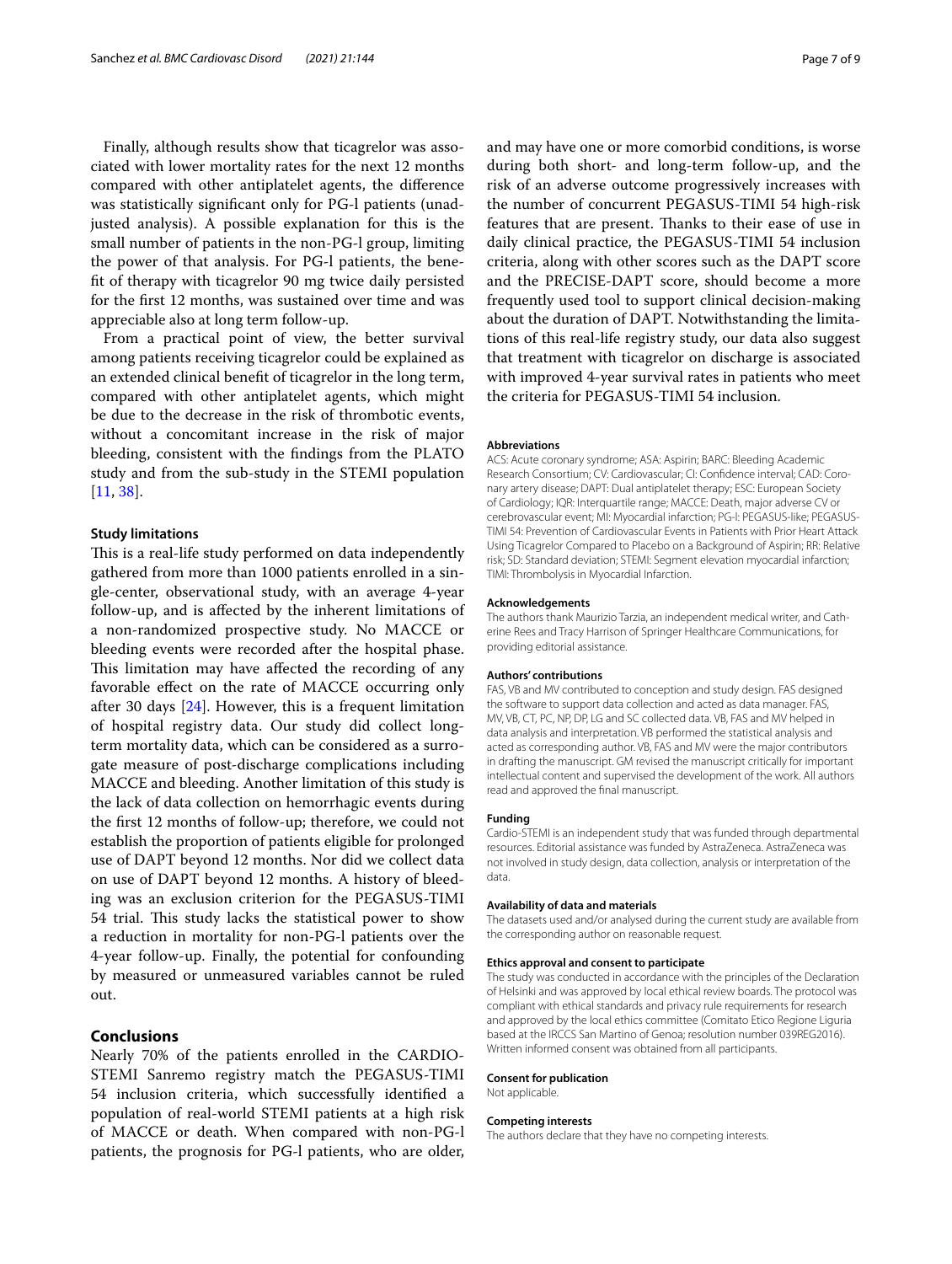#### **Author details**

<sup>1</sup> Department of Cardiology, UTIC Ospedale Civile Di Sanremo, ASL1 imperiese, via Giovanni Borea 56, 18038 Sanremo, IM, Italy. <sup>2</sup> ASO Alessandria-Ospedale Civile SS. Antonio, Biagio e Cesare Arrigo, Alessandria, AL, Italy.

# Received: 30 December 2019 Accepted: 9 November 2020

#### **References**

- <span id="page-7-0"></span>1. Andre R, Bongard V, Elosua R, et al. International diferences in acute coronary syndrome patients' baseline characteristics, clinical management and outcomes in Western Europe: the EURHOBOP study. Heart. 2014;100(15):1201–7.
- <span id="page-7-1"></span>2. Ibanez B, James S, Agewall S, et al. 2017 ESC Guidelines for the management of acute myocardial infarction in patients presenting with ST-segment elevation: the Task Force for the management of acute myocardial infarction in patients presenting with ST-segment elevation of the European Society of Cardiology (ESC). Eur Heart J. 2018;39(2):119–77.
- <span id="page-7-2"></span>3. Valgimigli M, Bueno H, Byrne RA, et al. 2017 ESC focused update on dual antiplatelet therapy in coronary artery disease developed in collaboration with EACTS: the Task Force for dual antiplatelet therapy in coronary artery disease of the European Society of Cardiology (ESC) and of the European Association for Cardio-Thoracic Surgery (EACTS). Eur Heart J. 2018;39(3):213–60.
- <span id="page-7-3"></span>4. Mauri L, Kereiakes DJ, Yeh RW, et al. Twelve or 30 months of dual antiplatelet therapy after drug-eluting stents. N Engl J Med. 2014;371(23):2155–66.
- <span id="page-7-4"></span>5. Stone GW, Maehara A, Lansky AJ, et al. A prospective natural-history study of coronary atherosclerosis. N Engl J Med. 2011;364(3):226–35.
- <span id="page-7-5"></span>6. Yeh RW, Secemsky EA, Kereiakes DJ, et al. Development and validation of a prediction rule for beneft and harm of dual antiplatelet therapy beyond 1 year after percutaneous coronary intervention. JAMA. 2016;315(16):1735–49.
- <span id="page-7-6"></span>7. D'Ascenzo F, Moretti C, Bianco M, et al. Meta-analysis of the duration of dual antiplatelet therapy in patients treated with second-generation drug-eluting stents. Am J Cardiol. 2016;117(11):1714–23.
- 8. Gurbel PA, Bliden KP, Butler K, et al. Response to ticagrelor in clopidogrel nonresponders and responders and efect of switching therapies: the RESPOND study. Circulation. 2010;121(10):1188–99.
- <span id="page-7-27"></span>Mehta SR, Yusuf S, Peters RJ, et al. Effects of pretreatment with clopidogrel and aspirin followed by long-term therapy in patients undergoing percutaneous coronary intervention: the PCI-CURE study. Lancet. 2001;358(9281):527–33.
- 10. Navarese EP, Andreotti F, Schulze V, et al. Optimal duration of dual antiplatelet therapy after percutaneous coronary intervention with drug eluting stents: meta-analysis of randomised controlled trials. BMJ. 2015;350:h1618.
- <span id="page-7-24"></span>11. Wallentin L, Becker RC, Budaj A, et al. Ticagrelor versus clopidogrel in patients with acute coronary syndromes. N Engl J Med. 2009;361(11):1045–57.
- 12. Wallentin L, Varenhorst C, James S, et al. Prasugrel achieves greater and faster P2Y12receptor-mediated platelet inhibition than clopidogrel due to more efficient generation of its active metabolite in aspirin-treated patients with coronary artery disease. Eur Heart J. 2008;29(1):21–30.
- 13. Wiviott SD, Braunwald E, McCabe CH, et al. Prasugrel versus clopidogrel in patients with acute coronary syndromes. N Engl J Med. 2007;357(20):2001–15.
- <span id="page-7-7"></span>14. Yusuf S, Zhao F, Mehta SR, Chrolavicius S, Tognoni G, Fox KK. Efects of clopidogrel in addition to aspirin in patients with acute coronary syndromes without ST-segment elevation. N Engl J Med. 2001;345(7):494–502.
- <span id="page-7-8"></span>15. Collet JP, Silvain J, Barthelemy O, et al. Dual-antiplatelet treatment beyond 1 year after drug-eluting stent implantation (ARCTIC-Interruption): a randomised trial. Lancet. 2014;384(9954):1577–85.
- <span id="page-7-9"></span>16. Lee CW, Ahn JM, Park DW, et al. Optimal duration of dual antiplatelet therapy after drug-eluting stent implantation: a randomized, controlled trial. Circulation. 2014;129(3):304–12.
- <span id="page-7-10"></span>17. Helft G, Steg PG, Le Feuvre C, et al. Stopping or continuing clopidogrel 12 months after drug-eluting stent placement: the OPTIDUAL randomized trial. Eur Heart J. 2016;37(4):365–74.
- <span id="page-7-11"></span>18. Giustino G, Baber U, Sartori S, et al. Duration of dual antiplatelet therapy after drug-eluting stent implantation: a systematic review and meta-analysis of randomized controlled trials. J Am Coll Cardiol. 2015;65(13):1298–310.
- <span id="page-7-12"></span>19. Palmerini T, Benedetto U, Bacchi-Reggiani L, et al. Mortality in patients treated with extended duration dual antiplatelet therapy after drugeluting stent implantation: a pairwise and Bayesian network metaanalysis of randomised trials. Lancet. 2015;385(9985):2371–82.
- <span id="page-7-13"></span>20. Costa F, Tijssen JG, Ariotti S, et al. Incremental value of the CRUSADE, ACUITY, and HAS-BLED risk scores for the prediction of hemorrhagic events after coronary stent implantation in patients undergoing long or short duration of dual antiplatelet therapy. J Am Heart Assoc. 2015;4(12).
- <span id="page-7-22"></span>21. Costa F, van Klaveren D, James S, et al. Derivation and validation of the predicting bleeding complications in patients undergoing stent implantation and subsequent dual antiplatelet therapy (PRECISE-DAPT) score: a pooled analysis of individual-patient datasets from clinical trials. Lancet. 2017;389(10073):1025–34.
- <span id="page-7-14"></span>22. Valgimigli M, Ariotti S, Costa F. Duration of dual antiplatelet therapy after drug-eluting stent implantation: will we ever reach a consensus? Eur Heart J. 2015;36(20):1219–22.
- <span id="page-7-15"></span>23. Bonaca MP, Bhatt DL, Braunwald E, et al. Design and rationale for the Prevention of Cardiovascular Events in Patients With Prior Heart Attack Using Ticagrelor Compared to Placebo on a Background of Aspirin-Thrombolysis in Myocardial Infarction 54 (PEGASUS-TIMI 54) trial. Am Heart J. 2014;167(4):437–44.
- <span id="page-7-16"></span>24. Bonaca MP, Bhatt DL, Cohen M, et al. Long-term use of ticagrelor in patients with prior myocardial infarction. N Engl J Med. 2015;372(19):1791–800.
- <span id="page-7-17"></span>25. Alexopoulos D. Long-term ticagrelor therapy in patients with prior myocardial infarction signifcantly reduces ischaemic events, albeit with increased bleeding. Evid Based Med. 2015;20(4):132.
- <span id="page-7-18"></span>26. Keaney JF Jr. Balancing the risks and benefts of dual platelet inhibition. N Engl J Med. 2015;372(19):1854–6.
- <span id="page-7-19"></span>27. Mearns BM. Antiplatelet therapy. Long-term ticagrelor use in patients with history of MI. Nat Rev Cardiol. 2015;12(5):260.
- <span id="page-7-20"></span>28. Parodi G, Bellandi B, Tarantini G, et al. Clinical events beyond one year after an acute coronary syndrome: insights from the RECLOSE 2-ACS study. EuroIntervention. 2017;12(16):2018–24.
- <span id="page-7-21"></span>29. Eagle KA, Lim MJ, Dabbous OH, et al. A validated prediction model for all forms of acute coronary syndrome: estimating the risk of 6-month postdischarge death in an international registry. JAMA. 2004;291(22):2727–33.
- <span id="page-7-23"></span>30. Subherwal S, Bach RG, Chen AY, et al. Baseline risk of major bleeding in non-ST-segment-elevation myocardial infarction: the CRUSADE (Can Rapid risk stratifcation of Unstable angina patients Suppress ADverse outcomes with Early implementation of the ACC/AHA Guidelines) Bleeding Score. Circulation. 2009;119(14):1873–82.
- <span id="page-7-25"></span>31. Thygesen K, Alpert JS, Jafe AS, et al. Fourth universal defnition of myocardial infarction (2018). Circulation. 2018;138(20):e618–51.
- <span id="page-7-26"></span>32. Mehran R, Rao SV, Bhatt DL, et al. Standardized bleeding defnitions for cardiovascular clinical trials: a consensus report from the Bleeding Academic Research Consortium. Circulation. 2011;123(23):2736–47.
- <span id="page-7-28"></span>33. Lindholm D, Sarno G, Erlinge D, et al. Combined association of key risk factors on ischaemic outcomes and bleeding in patients with myocardial infarction. Heart. 2019;105(15):1175–81.
- <span id="page-7-29"></span>34. Matteau A, Yeh RW, Camenzind E, et al. Balancing long-term risks of ischemic and bleeding complications after percutaneous coronary intervention with drug-eluting stents. Am J Cardiol. 2015;116(5):686–93.
- <span id="page-7-30"></span>35. van Hattum ES, Algra A, Lawson JA, Eikelboom BC, Moll FL, Tangelder MJ. Bleeding increases the risk of ischemic events in patients with peripheral arterial disease. Circulation. 2009;120(16):1569–76.
- <span id="page-7-31"></span>36. Knuuti J, Wijns W, Saraste A, et al. 2019 ESC guidelines for the diagnosis and management of chronic coronary syndromes. Eur Heart J. 2019.
- <span id="page-7-32"></span>37. Vercellino M, Sanchez FA, Boasi V, et al. Ticagrelor versus clopidogrel in real-world patients with ST elevation myocardial infarction: